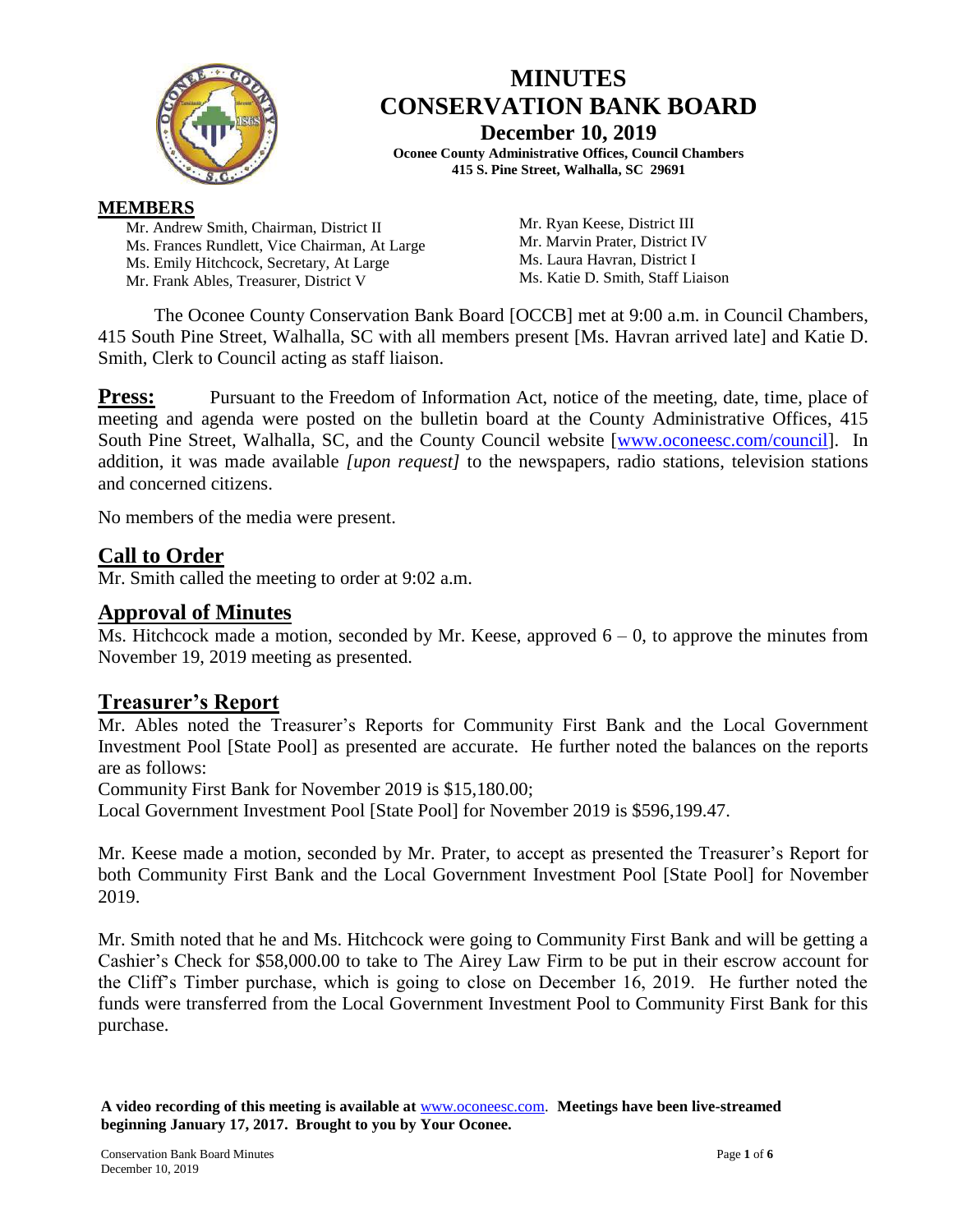Regarding the previous motion made by Mr. Keese, seconded by Mr. Prater, it was approved  $7 - 0$ , to accept as presented the Treasurer's Report for both Community First Bank and the Local Government Investment Pool [State Pool] for November 2019.

Ms. Havran arrived during the discussion of the Treasurer's Reports.

### **Discussion Items**

Mr. Smith noted that Mr. Prater and Ms. Rundlett need to leave the meeting at 10am but this will not affect quorum.

Lengthy discussion followed regarding the topics indicated below, with various opinions expressed, to include but not limited to:

Continued discussion regarding Alternate Funding Sources

- Authorize Mr. Keese to make a presentation and send application to Duke Energy
- Should not limit to one member being able to make presentation
- Potentially add items to Ms. Havran's PowerPoint presentation

Discussion and/or action regarding Estate of William C. Lyles

- Received application during the August  $1<sup>st</sup>$  cycle
- Approved grant for conservation easement for \$34,000 but then withdrew application
- Resubmitted application for the project purchase of 155 acres with an application request of \$66,100.00, which is 10% of the total project value

During the discussion of the Estate of William C. Lyles, Ms. Hitchcock noted that in reviewing the ordinance, the section 2-404 requires the Board submit to County Council at the time of making recommendation findings a number of specific items, which are outlined in the OCCB Sec. 2- 404(b)(4) Findings Worksheet [copy filed with backup materials]. Ms. Hitchcock noted she is proposing this findings sheet to utilize after finishing the evaluation. The Findings Worksheet would be used in addition to the evaluation criteria worksheet on every property.

Ms. Hitchcock made a motion, seconded by Mr. Smith, approved  $7 - 0$ , to adopt the Oconee County Conservation Bank Sec. 2-404(b)(4) Findings Worksheet to be utilized on every property in addition to the Evaluation Criteria Worksheet.

Mr. Prater recused himself for the discussion and/or action regarding the Estate of William C. Lyles [copy of recusal filed with minutes].

#### *[Reminder of page left blank intentionally]*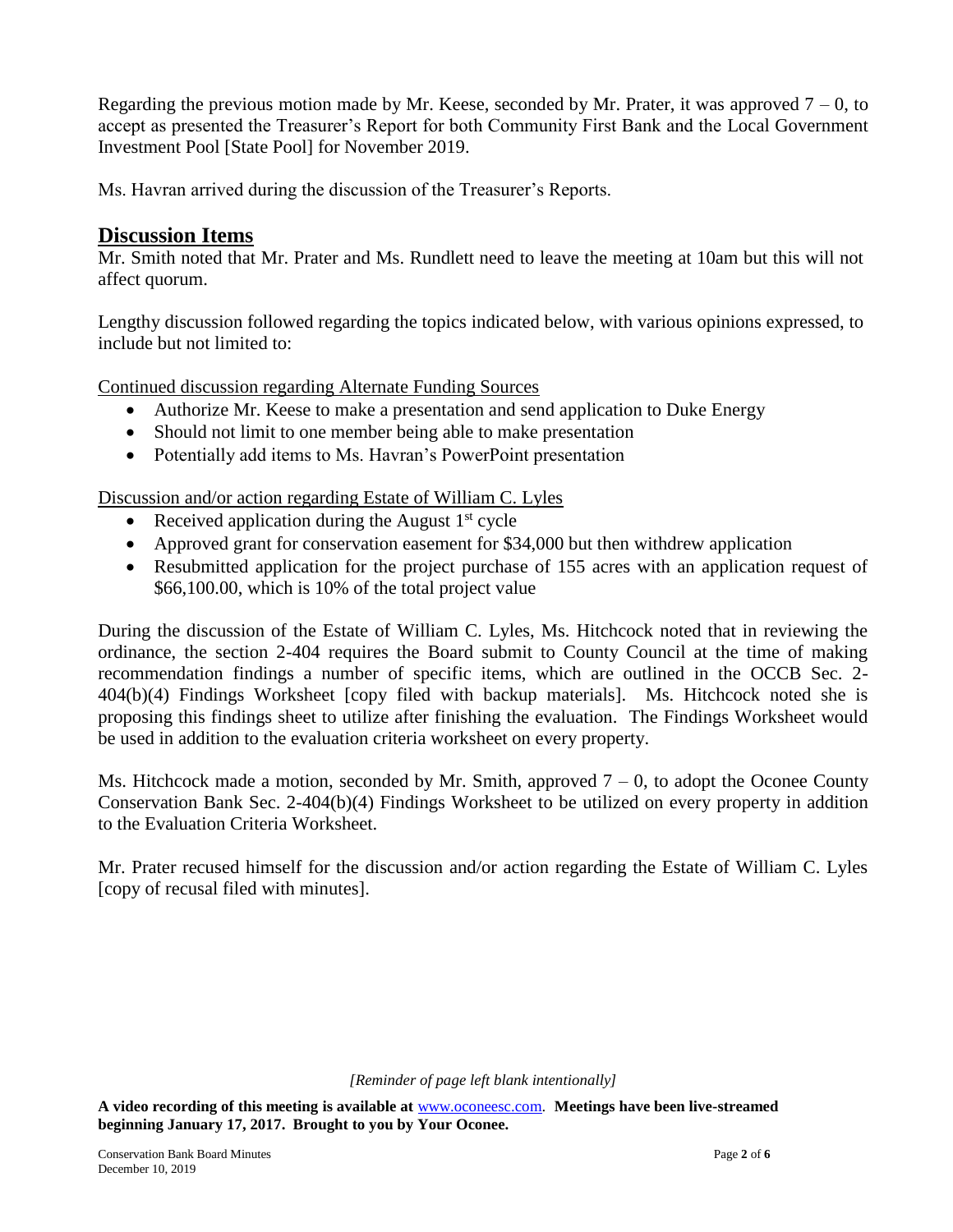| <b>Conservation Criteria</b>           | <b>Maximum Points</b> | <b>Received</b> |  |  |
|----------------------------------------|-----------------------|-----------------|--|--|
| <b>Environmental Sensitivity</b>       | 35                    | 18              |  |  |
| Percentage of Property Sharing<br>a    | 10                    |                 |  |  |
| Boundary with Protected Land           |                       |                 |  |  |
| <b>Historical / Cultural Features</b>  |                       |                 |  |  |
| Prime / Statewide Important Soil Types | 10                    |                 |  |  |
| <b>Actively Farmed</b>                 |                       |                 |  |  |
| Public Visibility of Property          |                       |                 |  |  |
| Scenic View from Property              |                       |                 |  |  |
| <b>Public Access</b>                   | 10                    |                 |  |  |
| Threat of Development                  |                       |                 |  |  |
| Size of Protected Property             | 10                    |                 |  |  |
|                                        |                       |                 |  |  |
| <b>Total Points Received</b>           |                       | 57              |  |  |

Discussion regarding the Criteria Worksheet and scoring of the William C. Lyles property continued to include but not limited to:

| <b>Financial</b>                    | <b>Scoring of Financial Criteria</b> |                             |               |      |           |       |
|-------------------------------------|--------------------------------------|-----------------------------|---------------|------|-----------|-------|
|                                     | None                                 | Poor                        | Fair          | Good | Excellent | Score |
|                                     | $\mathbf{\Omega}$                    | $\mathcal{D}_{\mathcal{L}}$ | $\mathcal{R}$ |      | 5         |       |
| <b>Funding Percentage Requested</b> |                                      |                             |               |      |           |       |
| Matching or Other Monetary          |                                      |                             |               |      |           |       |
| Contributions from<br>Other         |                                      |                             |               |      |           |       |
| <b>Agencies or Groups</b>           |                                      |                             |               |      |           |       |
| Low Cost for Value Received         |                                      |                             |               |      |           |       |
| <b>Other Financial Benefit</b>      |                                      |                             |               |      |           |       |
| Other Incentives                    | ✓                                    |                             |               |      |           |       |
|                                     |                                      |                             |               |      |           |       |
| <b>Total Points Received</b>        |                                      |                             |               |      |           | 18    |
|                                     |                                      |                             |               |      |           |       |
|                                     |                                      |                             |               |      |           |       |
| Total OCCB Scoring Index (OSI)      |                                      |                             |               |      |           | 75    |

Ms. Hitchcock made a motion, seconded by Ms. Rundlett, approved  $6 - 0$  [Mr. Prater recused himself; copy of recusal form filed with minutes] to accept the conservation criteria and financial criteria scoring worksheets for a total OCCB scoring index of 75 points on the Whetstone Creek Preserve owned by the Estate of William C. Lyles.

Mr. Smith noted that the Statement of Interest form requires the applicant submit an appraisal as part of their application, which he does not believe there is one attached. He has asked Mr. Starker about the appraisal and noted that he had sent a USDS Farm appraisal sheet, which is not a formal appraisal and still has to meet this criteria and submit a current appraisal three months either side of the County Council's decision.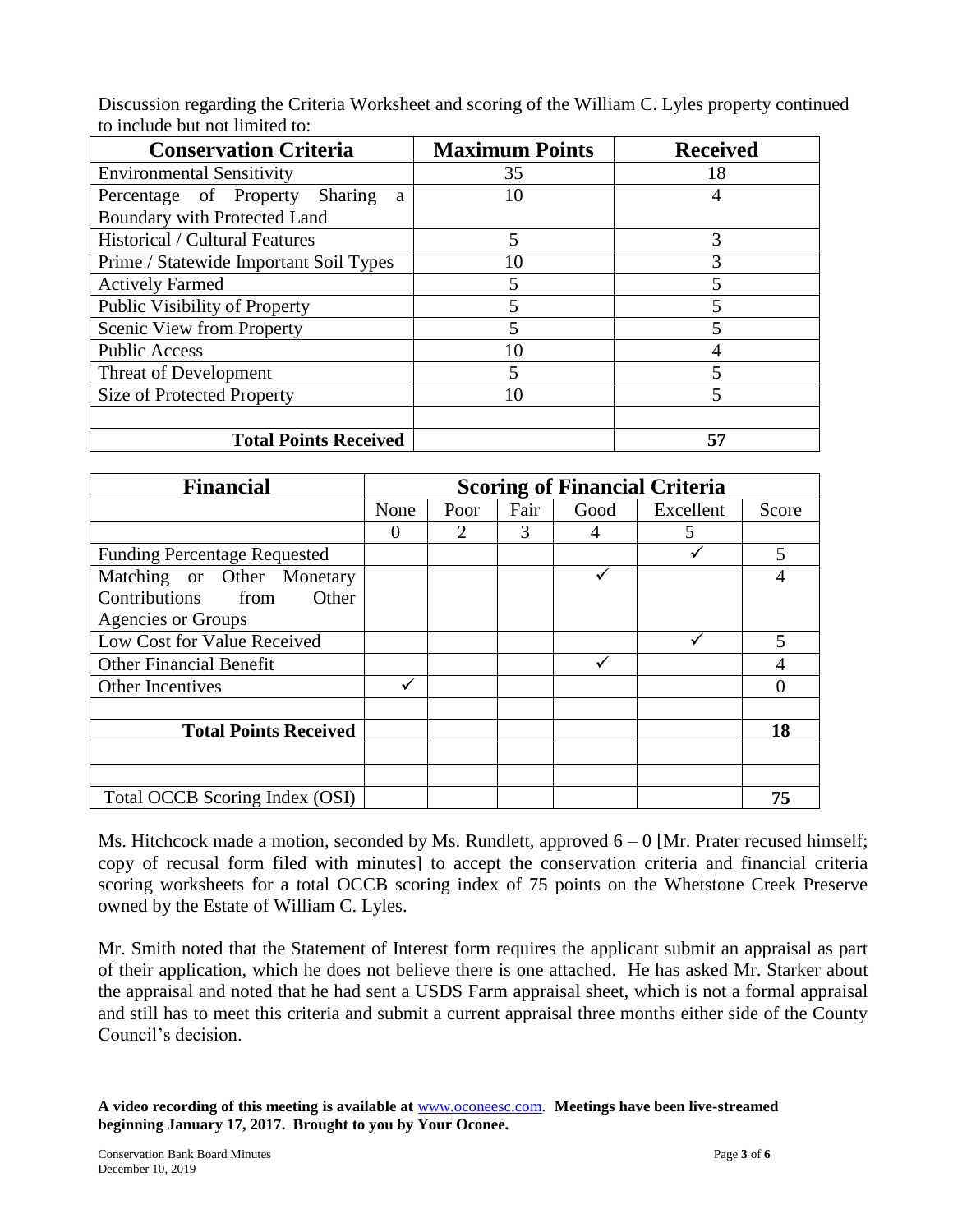Ms. Hitchcock made a motion, seconded by Mr. Smith, to recommend to County Council to award Upstate Forever \$66,100.00 grant for the Whetstone Creek Preserve owned by the Estate of William C. Lyles, subject to the receipt of an appraisal that complies with the Ordinance for at least \$661,000.00 if made within three months of the date of the County Council acceptance of our recommendation.

Discussion continued to include if property appraises for more, the applicant will not receive more than what OCCB has awarded and if property appraises for less, OCCB award would be reduced by that reduction.

Ms. Hitchcock made a motion, seconded by Mr. Smith, approved  $6 - 0$  [Mr. Prater recused himself; copy of recusal form filed with minutes] to amend the previous motion to recommend to County Council to award Upstate Forever up to but not exceed \$66,100.00 grant or 10% of the appraised value, whichever is less, for the Whetstone Creek Preserve owned by the Estate of William C. Lyles, subject to the receipt of an appraisal that complies with the Ordinance for at least \$661,000.00 if made within three months of the date of the County Council acceptance of our recommendation.

Discussion continued regarding the Findings Worksheet [copy filed with backup materials] to include:

- Produce the finding worksheet for every application before the meeting?
- In recommending the awarding of a grant from the OCCB, the board shall set forth findings
- Proposed ordinance change to allow the board to delegate one board member to authorize values

Prior to this meeting, Ms. Hitchcock filled out the Findings Worksheet for the Whetstone Creek Preserve [copy filed with backup materials]. There was one change that was made to the document, which was under Section "A", on the  $10<sup>th</sup>$  bullet, it should read "Long term plan for the property includes the potential for public access for hiking, cycling, horseback riding, and the inclusion of Wildlife Management Area [WMA] Program." Ms. Hitchcock read the remainder of the Findings Worksheet for all members.

Ms. Hitchcock made a motion, seconded by Mr. Smith, approved  $5 - 0$ , to accept the Findings Worksheet with the corrections that was discussed to be forwarded to the County Council with the recommendation to award the grant.

Mr. Smith made a motion, seconded by Mr. Ables, approved  $5 - 0$ , for Ms. Hitchcock to make a presentation at the Oconee County Council meeting on December 17, 2019 on behalf of the OCCB for the Whetstone Creek Preserve owned by the Estate of William C. Lyles.

Mr. Prater left the meeting at 9:50 a.m. during the discussion and/or action regarding Estate of William C. Lyles.

Ms. Rundlett left the meeting at 10am during the discussion and/or action regarding Estate of William C. Lyles.

**A video recording of this meeting is available at** [www.oconeesc.com.](http://www.oconeesc.com/) **Meetings have been live-streamed beginning January 17, 2017. Brought to you by Your Oconee.**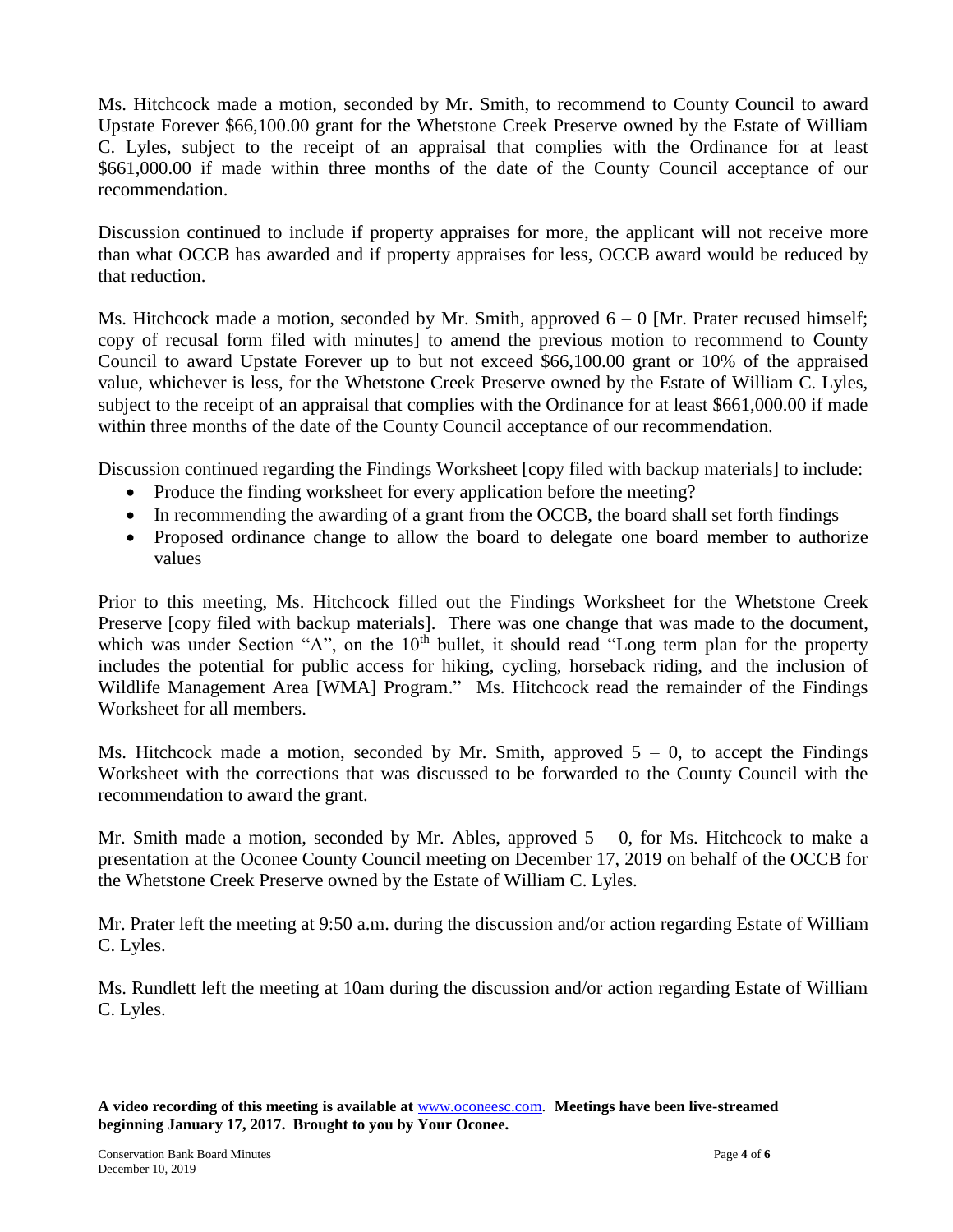## **New Business:**

Mr. Smith noted he has asked Mr. Raleigh West, Executive Director of the South Carolina Conservation Bank for a copy of their grant agreement they use for their grantees.

Mr. Smith also inquired as to annual reports to County Council. The Clerk to Council noted the first annual report was submitted in June of 2019. Mr. Smith noted the OCCB makes reports to Duke Energy as well and the last one was submitted on August 30, 2018.

Mr. Smith made a motion, seconded by Mr. Ables, approved  $5 - 0$ , to submit annual reports to Oconee County Council and Duke Energy at the end of each fiscal year.

## **Old Business:**

Mr. Smith noted the OCCB made an award for the Cliff's Timber property to the Naturaland Trust in September and took the recommendation to County Council on October 1, 2019, which was approved unanimously by Council. He further noted that the Cliff's Timber closing was subsequently scheduled to close at The Airey Law Firm where he works. He spoke with County Attorney David Root and Shea Airey, the principal of The Airey Law Firm, to ensure that there was not a conflict of interest. All agree there was not because the closing was scheduled after the OCCB award was made and because Mr. Smith had no knowledge of the closing being scheduled at The Airey Law Firm. To address this issue in the future, The Airey Law Firm made the decision not to conduct closings for transactions that were funded by the OCCB as long as Mr. Smith was a member of the OCCB.

Mr. Smith further noted he asked the Clerk to Council to provide an attendance sheet for the current 2019 year [copy filed with these minutes]. He noted there were no standards in the Ordinance regarding attendance and would fit under ordinance changes. He noted we need quorums to complete the work of the OCCB. Mr. Smith noted he would table this subject.

Mr. Smith further noted there are significant ordinance changes that would be beneficial to the OCCB and the timeline that has to be approved as a Board the changes that we want to the ordinance and then submit the changes to Mr. David Root to present to County Council. Discussion continued.

Mr. Smith suggested creating a subcommittee to create language for the ordinance change and present the changes to the other members of the OCCB to approve and then send to County Council via Mr. Root.

Mr. Smith made a motion, seconded by Mr. Ables, to create an Ordinance subcommittee to propose amendments to the OCCB ordinance at the February 2020 meeting.

- Members of the Board who are not on the subcommittee should give their input to the committee by the end of December 2019
- Send an email to the Chairman with suggestions for the ordinance change
- Subcommittee would need to have no more than 3 members

Regarding the previous motion made by Mr. Smith, seconded by Mr. Ables, it was approved  $5 - 0$ , to create an Ordinance subcommittee to propose amendments to the OCCB ordinance at the February 2020 meeting.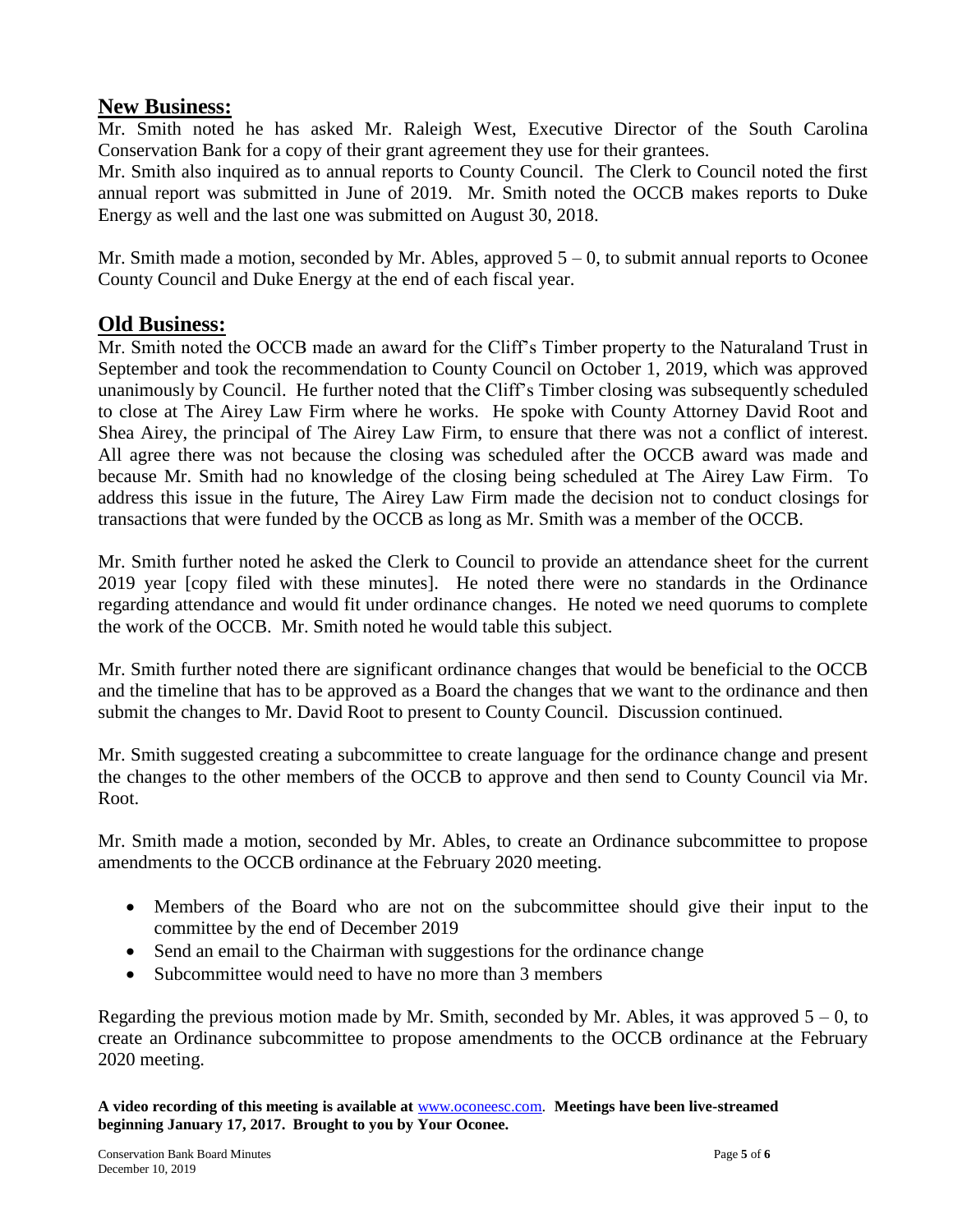Mr. Smith made a motion, seconded by Ms. Hitchcock, approved  $5 - 0$ , to approve the members on the Ordinance subcommittee be Mr. Smith and Ms. Hitchcock and will ask for a volunteer to be the third member.

Ms. Hitchcock noted she was asked to get in touch with Mr. Adam Chapman, Planning Director, to present a presentation on the Lake Keowee Source Water Protection Team. She noted that Mr. Chapman stated he would speak with his staff and coordinate with the Clerk to Council.

### **Next Meeting:**

The next meeting will be held at 9:00 a.m., Tuesday, February 11, 2020 at the Oconee County Council Chambers, 415 South Pine Street, Walhalla, SC 29691.

## **Adjourn:**

Mr. Keese made a motion, approved unanimously, to adjourn the meeting at 10:27 a.m.

Respectfully Submitted:

Katie D. Smith Clerk to Council & Staff Liaison

\_\_\_\_\_\_\_\_\_\_\_\_\_\_\_\_\_\_\_\_\_\_\_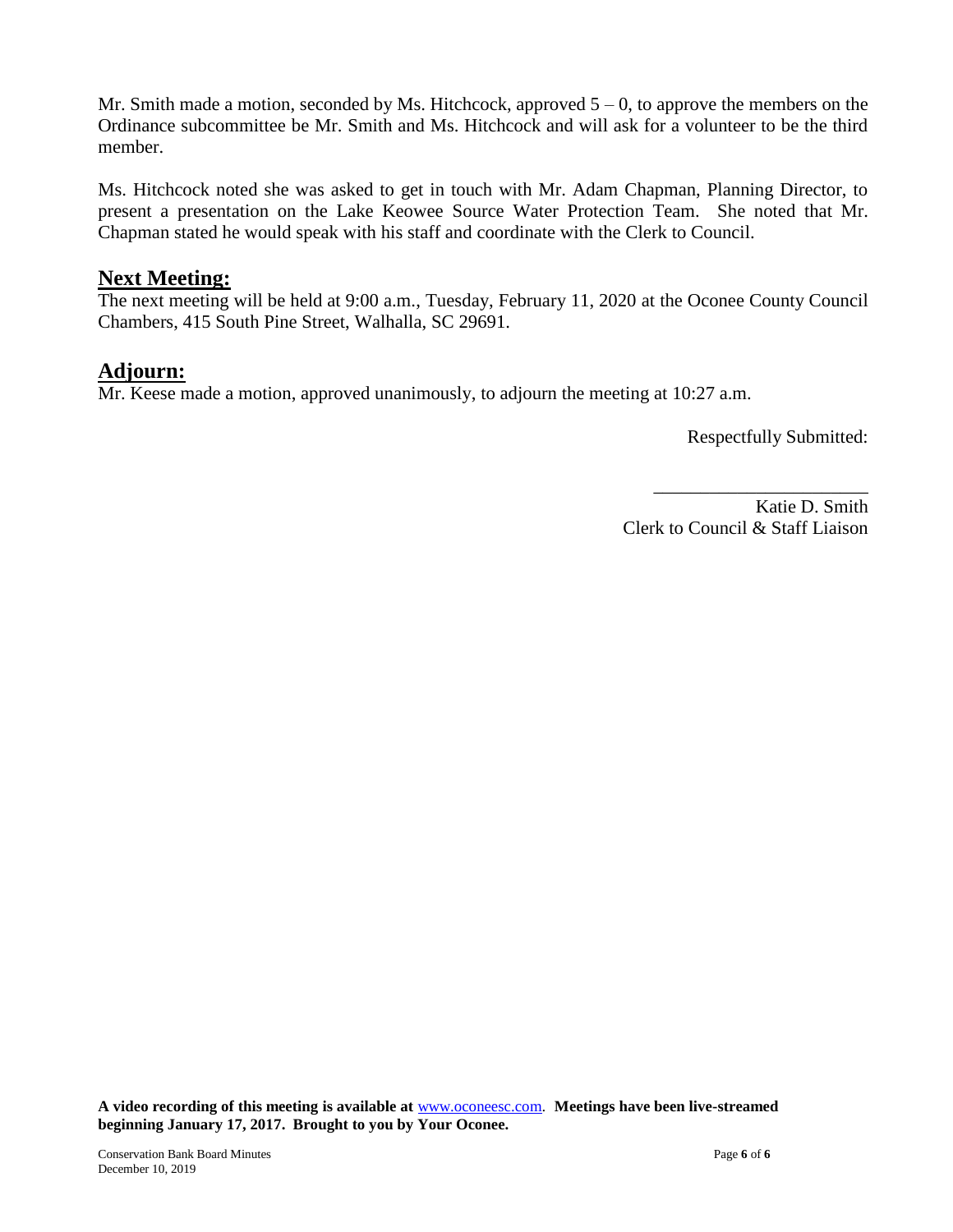

OCONEE CONSERVATION **BANK BOARD RECUSAL FORM** 

**OCCB Member Name:** 

**OCCB** Member Signature:

tem for DiscussionNote:

Maymit. Meeting Date: | 2 | 10 2019 Discussion and/or action regarding the Estate of William C. Lyles

drvin Prater

**IPlease Printl** 

Reason for Recusal

Iwas not present for original meeting/discussion

I have a personal/familial interest in the issue.

Other: Professional relationship w/ Lyles Family

Clerk to Council

[This form to be filed as part of the permanent record of the meeting.]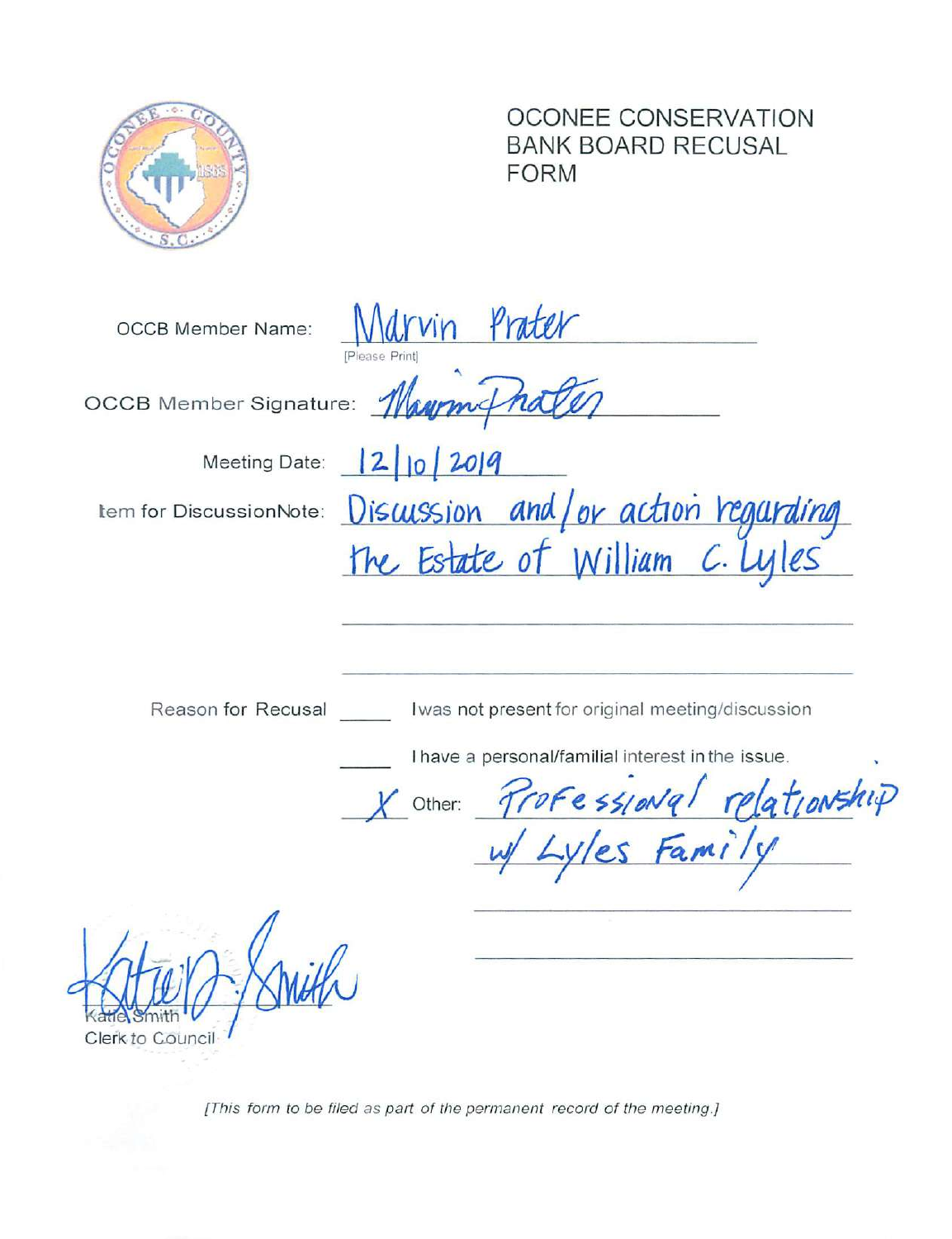

OCONEE CONSERVATION **BANK BOARD RECUSAL FORM** 

**OCCB Member Name:** 

**OCCB** Member Signature:

Meeting Date:

Reason for Recusal

Maron  $12.10.2019$ tem for DiscussionNote: Hacept the conservation criteria & Financial criteria sconing worksheets for a total OCCB scoring index of 75 points on the Whelstone Creek Preserve owned by the  $\frac{1}{100}$  of William C. Lyles. Estate of Wi

Marvin Prater

I have a personal/familial interest in the issue.

Other: Professional Relationship w/ Lyles Family

Clerk to Council

[This form to be filed as part of the permanent record of the meeting.]